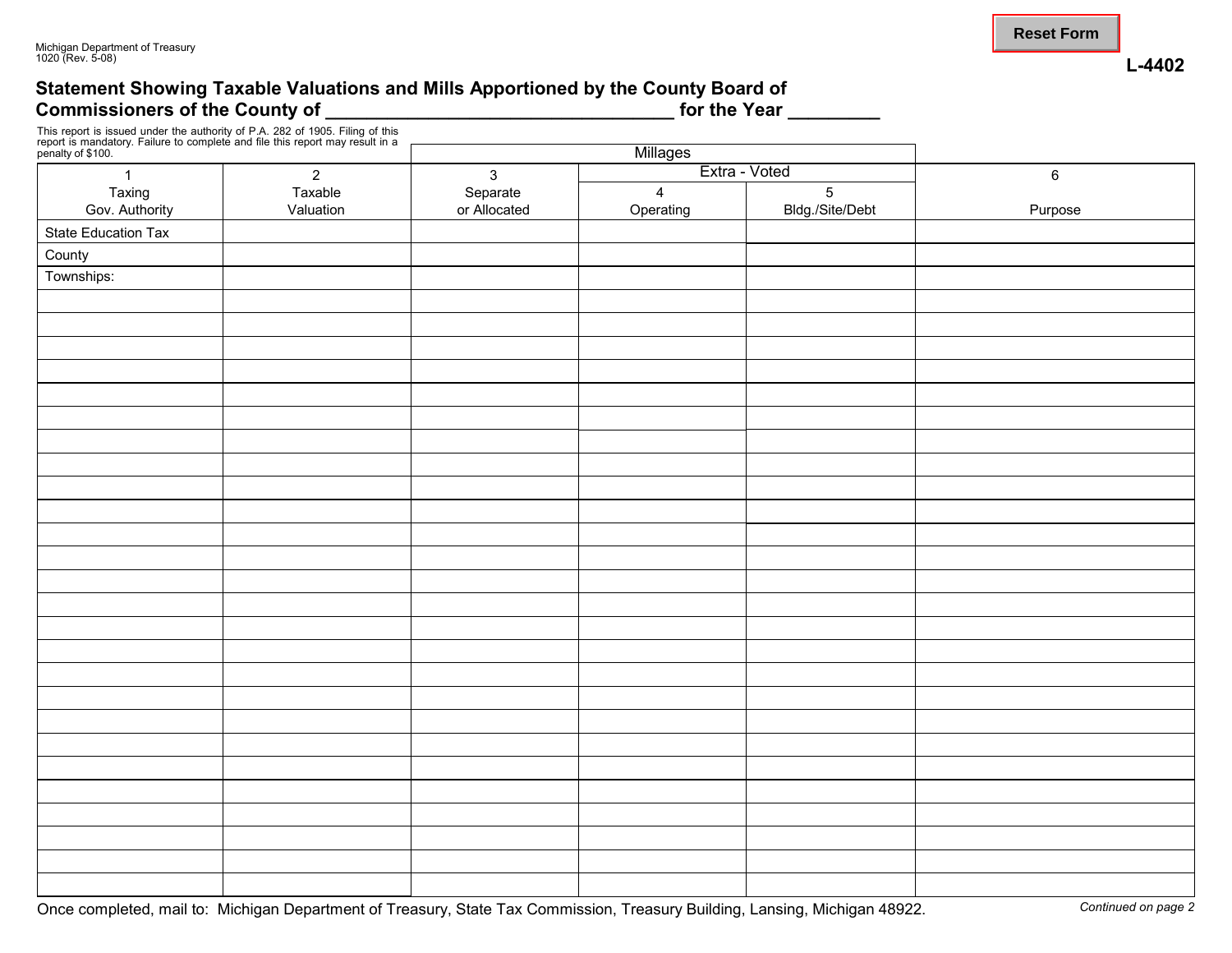### **Statement Showing Taxable Valuations and Mills Apportioned by the County Board of Commissioners of the County of \_\_\_\_\_\_\_\_\_\_\_\_\_\_\_\_\_\_\_\_\_\_\_\_\_\_\_\_\_\_\_\_\_\_ for the Year \_\_\_\_\_\_\_\_\_**

| $\overline{7}$<br>Taxing<br>Gov. Authority | 8<br>Taxable<br>Valuation | 9<br>Total<br><b>Tax Rates</b> | 10<br>Dollars of<br>Ad Valorem Taxes Levied | <b>CERTIFICATION</b>                                                                                                                                                                                      |
|--------------------------------------------|---------------------------|--------------------------------|---------------------------------------------|-----------------------------------------------------------------------------------------------------------------------------------------------------------------------------------------------------------|
| Cities:                                    |                           |                                |                                             | I hereby certify that this report is a true statement of the<br>taxable valuation of each assessing district and of all ad<br>valorem millages apportioned by the County Board of<br>Commissioners of the |
|                                            |                           |                                |                                             | County of ______________________________ for the year __________                                                                                                                                          |
|                                            |                           |                                |                                             | Signature of County Equalization Director                                                                                                                                                                 |
|                                            |                           |                                |                                             | <b>NOTARIZATION</b>                                                                                                                                                                                       |
|                                            |                           |                                |                                             | Notary Public                                                                                                                                                                                             |
| Villages:                                  |                           |                                |                                             | County, Michigan                                                                                                                                                                                          |
|                                            |                           |                                |                                             | <b>STATE OF MICHIGAN</b><br>ss                                                                                                                                                                            |
|                                            |                           |                                |                                             |                                                                                                                                                                                                           |
|                                            |                           |                                |                                             |                                                                                                                                                                                                           |
|                                            |                           |                                |                                             |                                                                                                                                                                                                           |
|                                            |                           |                                |                                             |                                                                                                                                                                                                           |
|                                            |                           |                                |                                             |                                                                                                                                                                                                           |

It is Important That All City Ad Valorem Taxes Be Entered On This Sheet. County Board Of Commissioners Do Not Certify City Or Village Tax Rates. These Rates Are For Informational Purposes Only. List All School Districts On Page 3.

*Continued on page 3*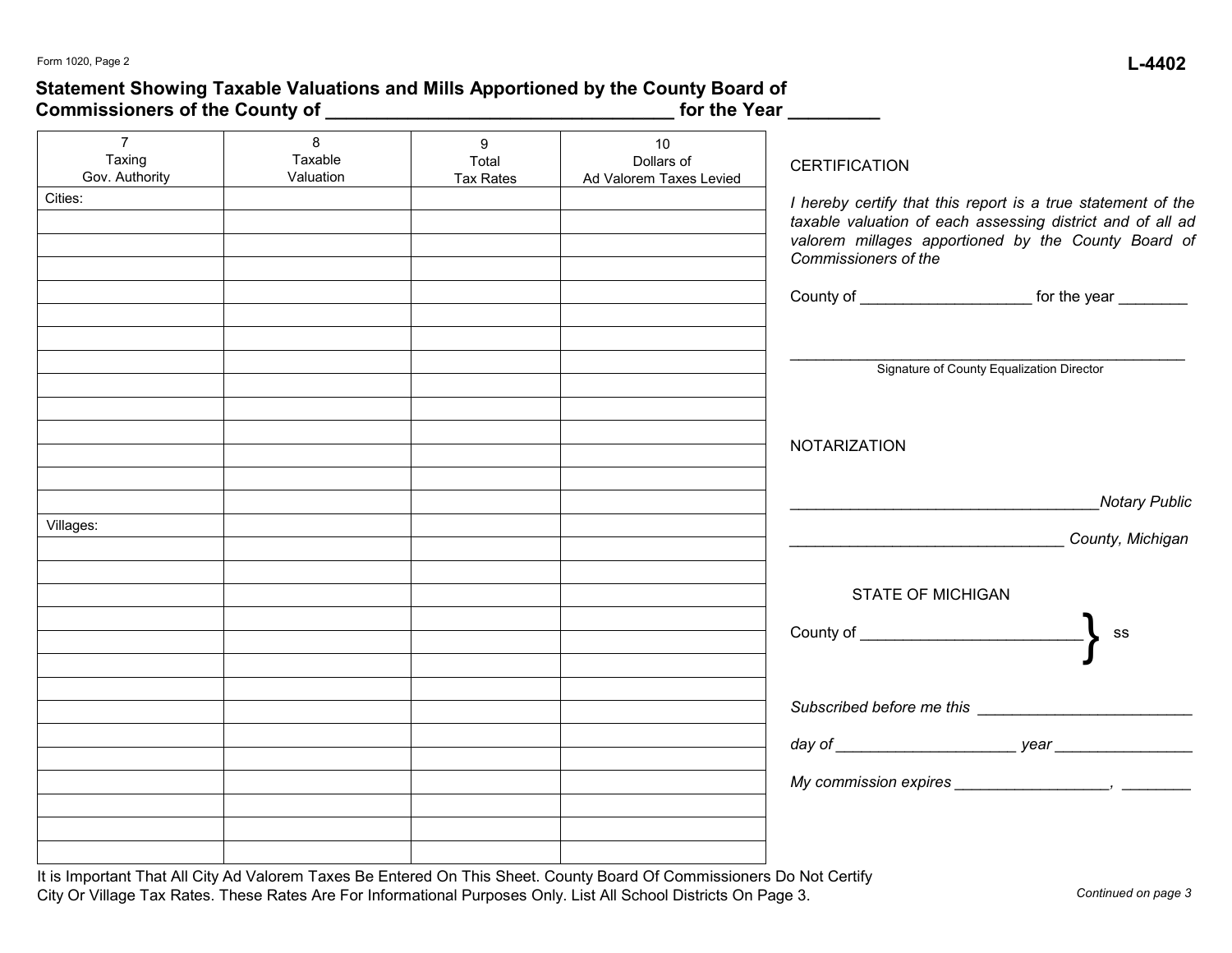## **Statement Showing Taxable Valuations and Mills Apportioned by the County Board of** Commissioners of the County of **contract the Year of the Year ... And The Year 2011**

| $11$                       | 12<br>Taxable | $13\,$                 | 14<br>Debt       |
|----------------------------|---------------|------------------------|------------------|
| Taxing<br>Gov. Authority   | Valuation     | Operating<br>Tax Rates | <b>Tax Rates</b> |
| <b>District Libraries:</b> |               |                        |                  |
|                            |               |                        |                  |
|                            |               |                        |                  |
|                            |               |                        |                  |
|                            |               |                        |                  |
|                            |               |                        |                  |
|                            |               |                        |                  |
|                            |               |                        |                  |
|                            |               |                        |                  |
|                            |               |                        |                  |
|                            |               |                        |                  |
|                            |               |                        |                  |
|                            |               |                        |                  |
|                            |               |                        |                  |
| Other:                     |               |                        |                  |
|                            |               |                        |                  |
|                            |               |                        |                  |
|                            |               |                        |                  |
|                            |               |                        |                  |
|                            |               |                        |                  |
|                            |               |                        |                  |
|                            |               |                        |                  |
|                            |               |                        |                  |
|                            |               |                        |                  |
|                            |               |                        |                  |
|                            |               |                        |                  |
|                            |               |                        |                  |
|                            |               |                        |                  |
|                            |               |                        |                  |

Use this sheet to list all authorities within the county such as; District Libraries, Fire Authorities, DDA, etc. List all school districts on page 4.